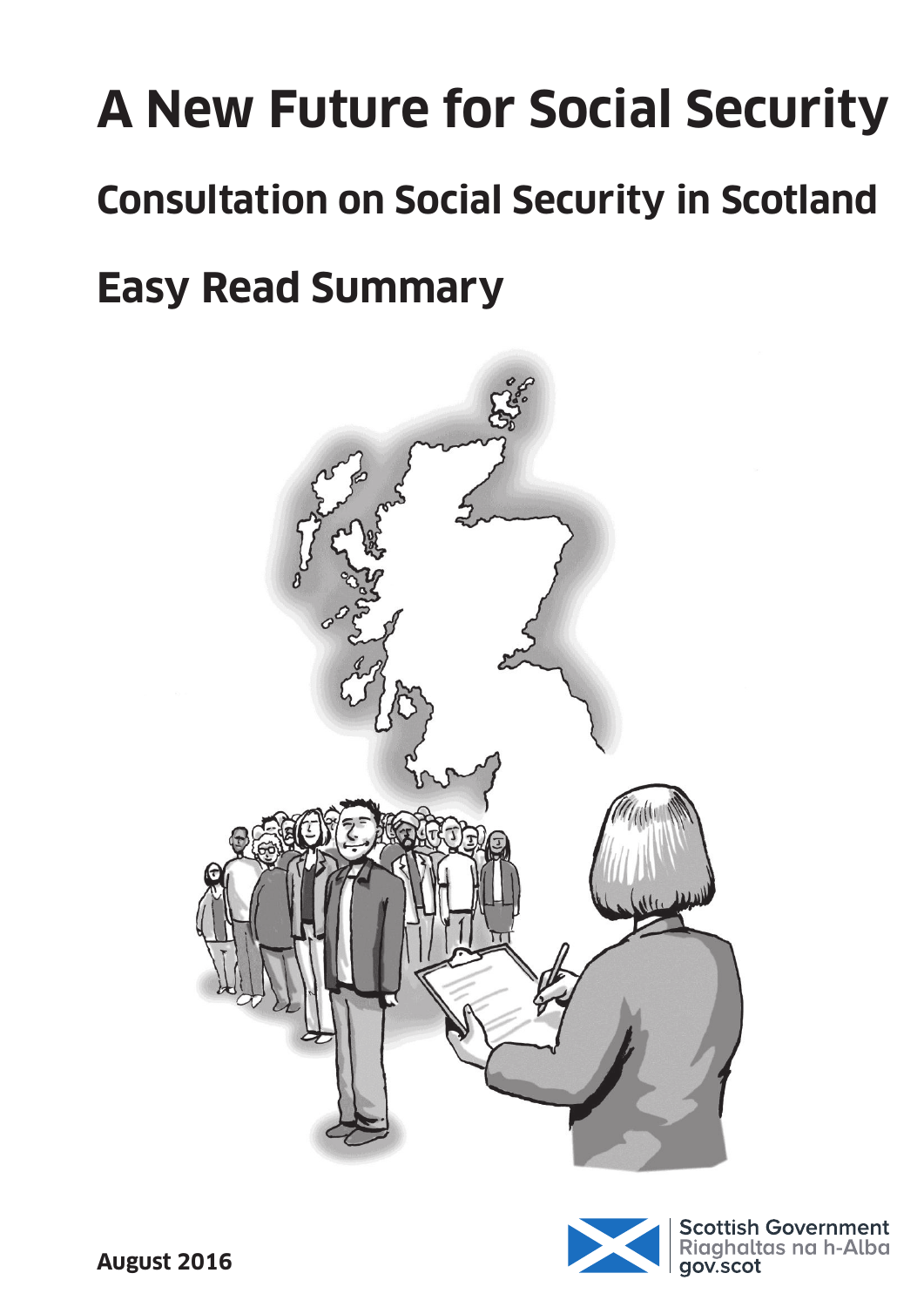# **A New Future for Social Security Consultation on Social Security in Scotland Easy Read Summary**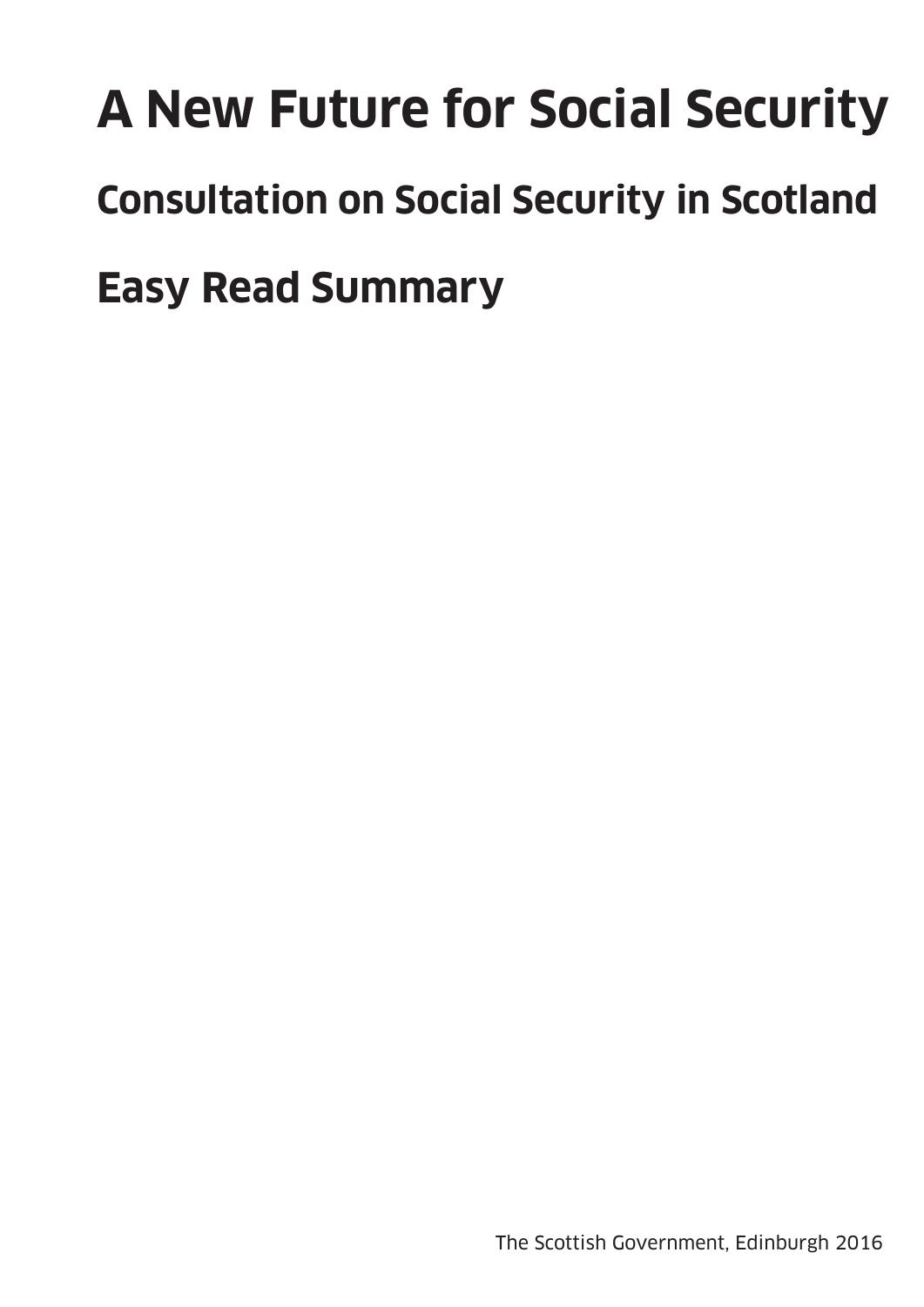© Crown copyright 2016

# **OGL**

This publication is licensed under the terms of the Open Government Licence v3.0 except where otherwise stated. To view this licence, visit **nationalarchives.gov.uk/doc/opengovernment-licence/version/3** or write to the Information Policy Team, The National Archives, Kew, London TW9 4DU, or email: **psi@nationalarchives.gsi.gov.uk**.

Where we have identified any third party copyright information you will need to obtain permission from the copyright holders concerned.

This publication is available at **www.gov.scot**

Any enquiries regarding this publication should be sent to us at The Scottish Government St Andrew's House **Edinburgh** EH1 3DG

ISBN: 978-1-78652-393-8

Published by The Scottish Government, August 2016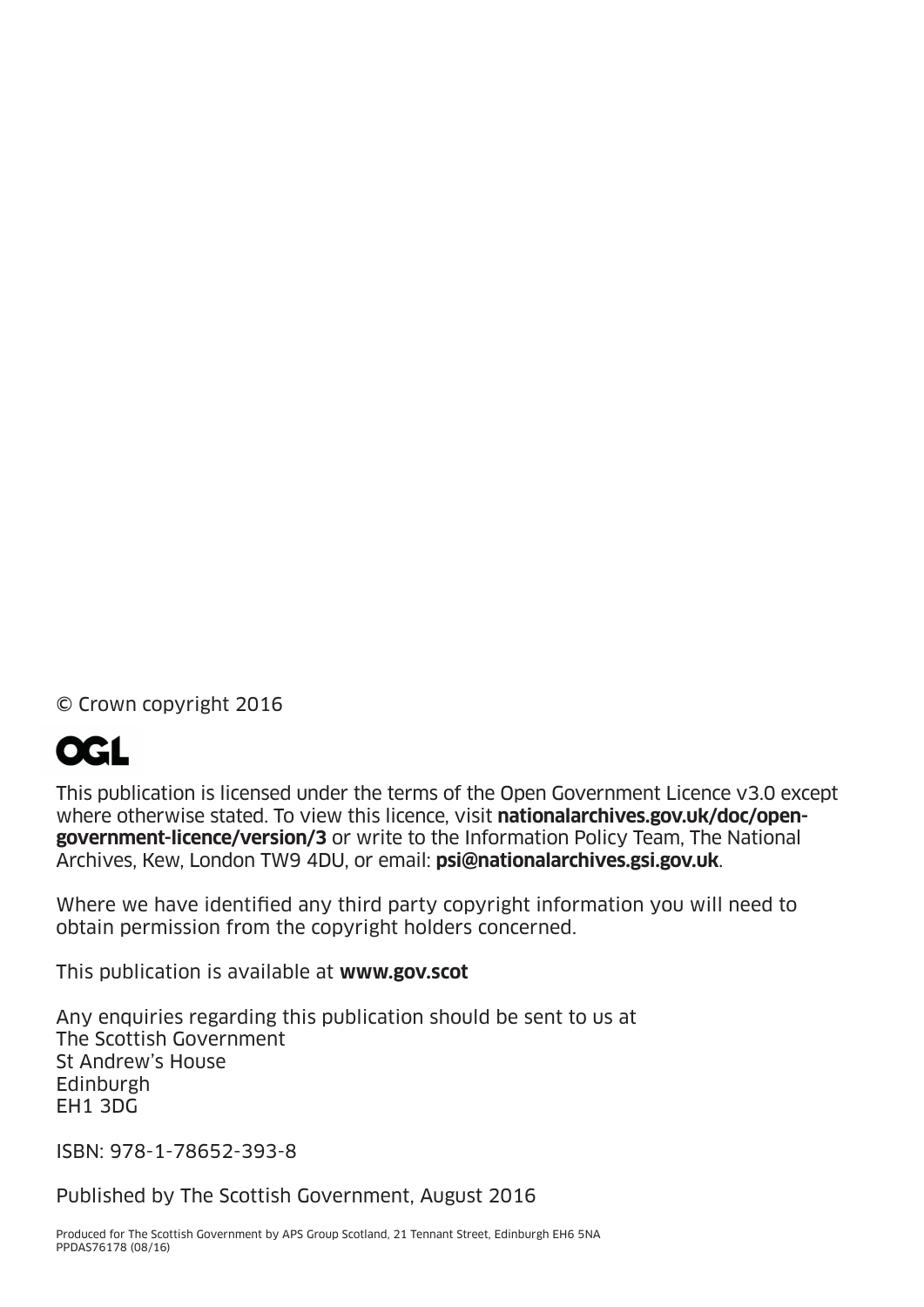## **Introduction**



New changes to the law mean that the Scottish Government will run its own social security service. We want to work with people across Scotland to find the best way to do this. We believe that everyone should have their say.

# **Part 1: Our Goals**

## **Making our goals part of the law**



One of our main goals is that social security in Scotland should be fair and should treat everyone with equal respect. We are thinking about how we can support this goal in the law.

The two ideas that we have are:

#### **Idea A - A Claimant Charter**

This would be a shared agreement between the Scottish Government and the people of Scotland. The Scottish Government staff who work in the social security agency should treat people claiming benefits in a certain way. The agreement would also say that our staff must be treated in the same way. This agreement should be put in writing.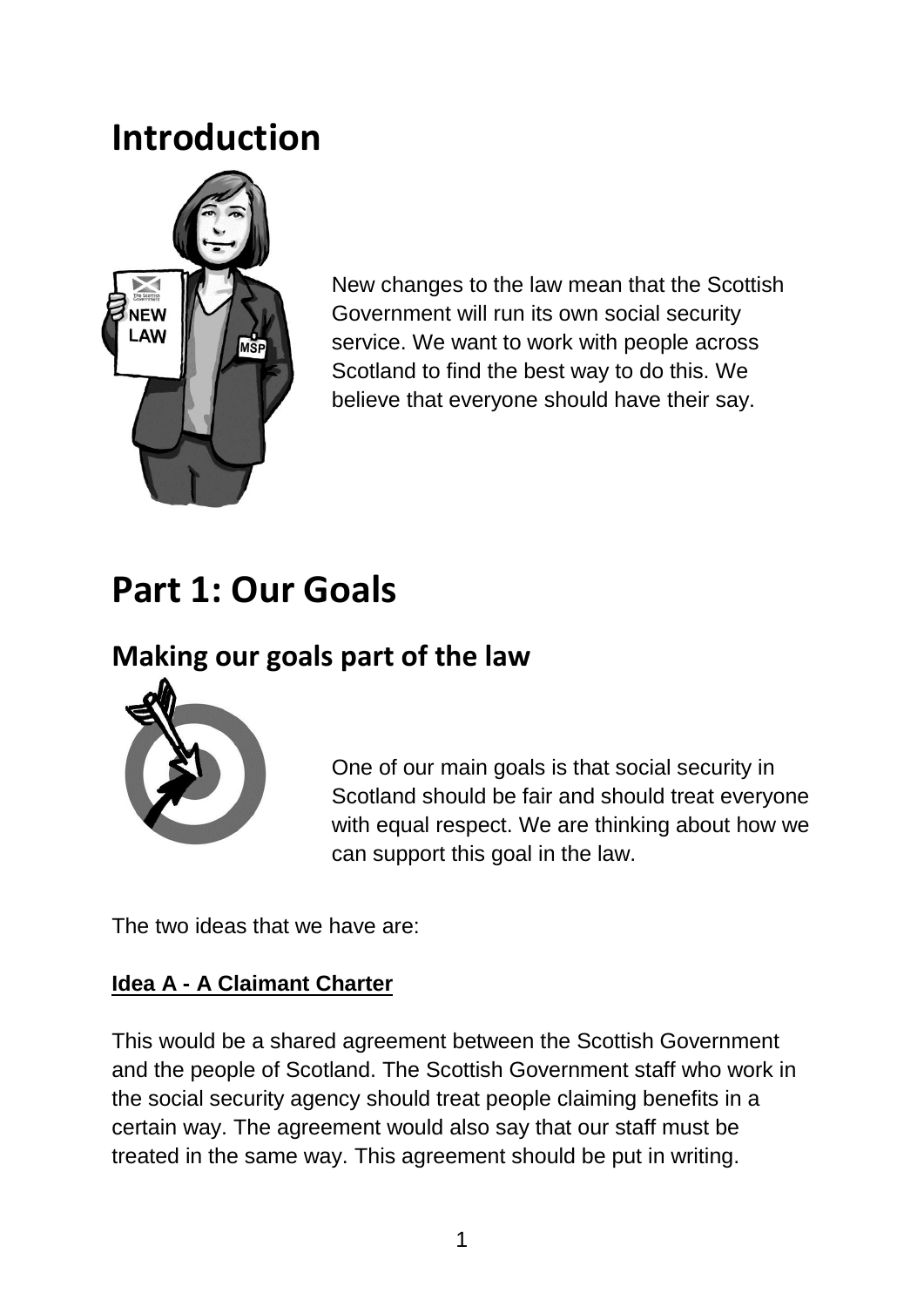#### **Idea B: Writing values into the law**

The new law could promise dignity and respect through openness and fairness for everyone.

The difference between these two ideas is that that we would be able to put more in the charter than we would be able to set out in law. A charter would be easier for people to read than parts of a new law. However a law might be easier to put into practice. We would like your views on these two ideas.

#### **Outcomes and the user experience**



The Scottish Government has worked with people, groups and organisations to come up with a set of outcomes. These targets will decide how we run the social security system in Scotland and help us to check how it is working the future.

This list sets out what we want our system to do:

#### **People who are applying for or getting Scottish benefits:**

- Are treated with dignity and respect
- Can get help and advice to claim benefits
- Are supported with applications and assessments
- Are given a choice about how their benefits are paid
- Have a good experience with the Scottish social security system

#### **People who are getting Scottish benefits and their families:**

- Have more control over their lives
- Have more confidence and security
- Are happier and healthier
- Are better able to be part of society and make the most of their lives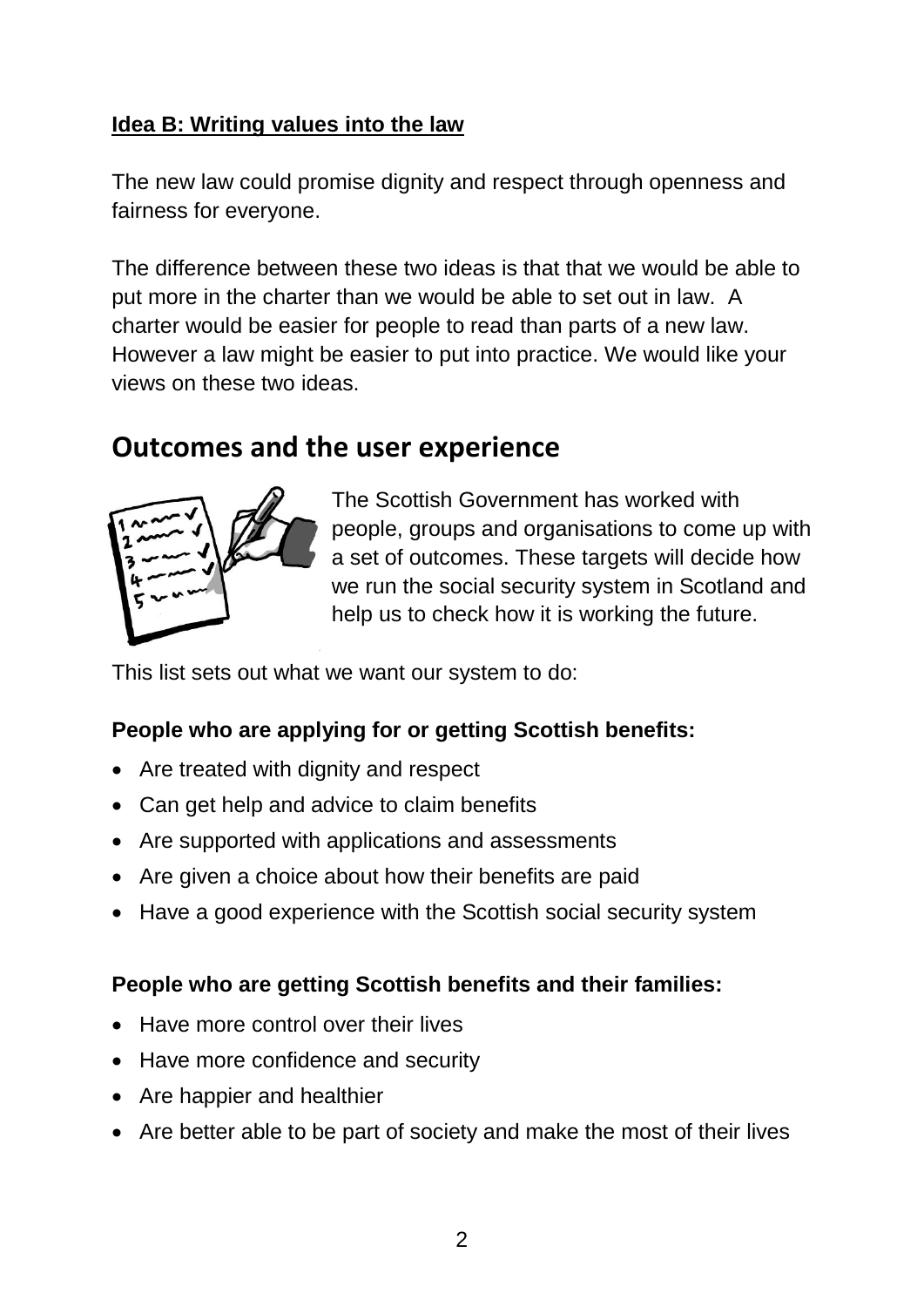#### **The Scottish social security system:**

- Is run in a way that works best for the people who need it
- Is easy to use
- Works well with other services so people get the support they need
- Treats everyone the same

#### **Scottish Benefits:**

- Are given to the right people to work against poverty
- Make people's lives better
- Are paid to everyone who is entitled to them
- Are paid at the right time and at the right amount to help people

#### **People living in Scotland:**

- Know about benefits and who and what they are for
- Have a good attitude towards benefits and the people who get them
- Think that Scottish benefits are good value for money
- Know about the important work that carers do
- Think that social security is as important as any other public service

#### **Other public services and charities:**

 Are under less pressure because of changes to social security in Scotland

#### **Along with the health and social care system:**

 Social security should help people to live healthier lives in the community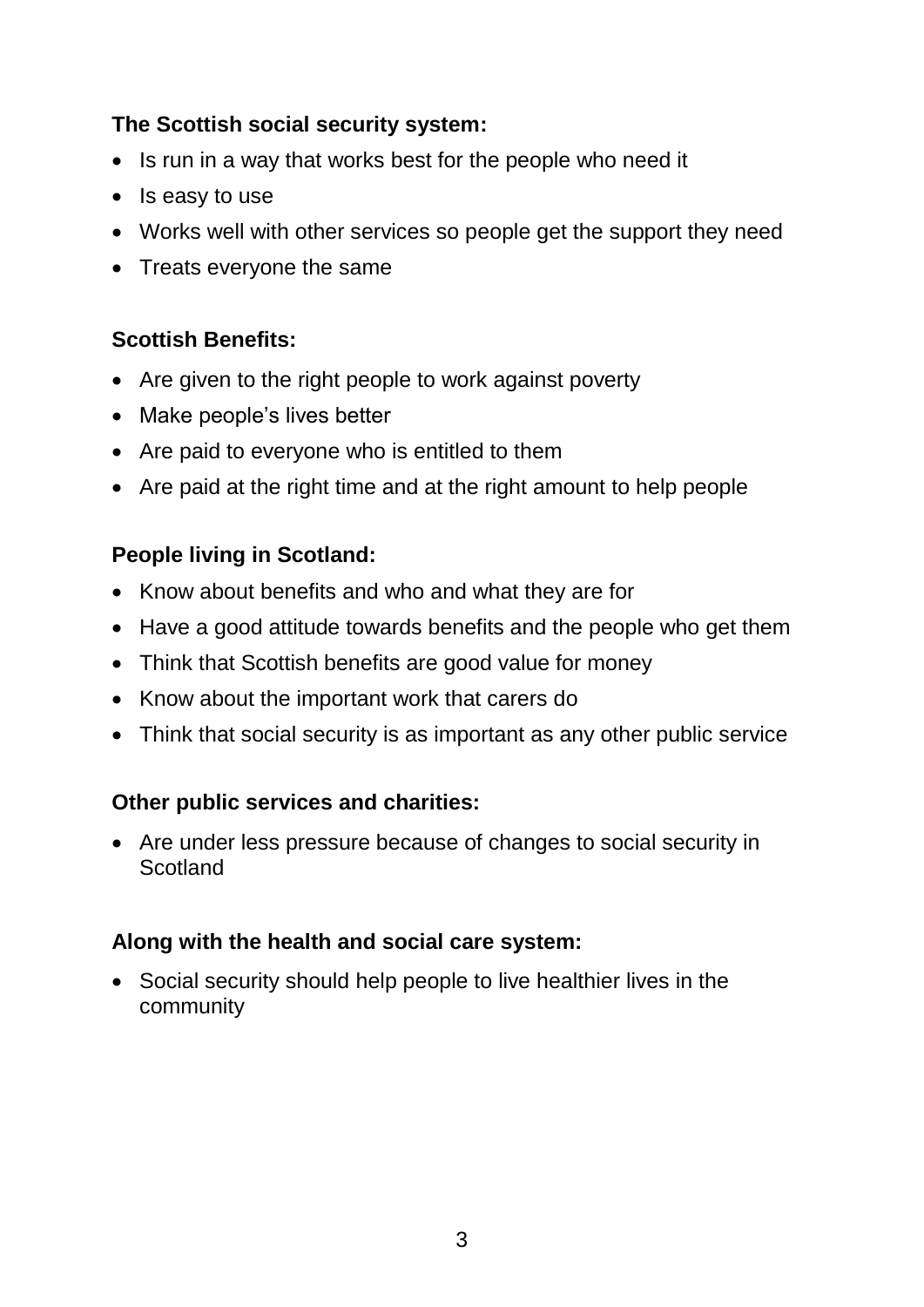We are also thinking about the best way to give social security services in Scotland. We want to make sure that:

- Communications are clear, and do not pick on anyone unfairly
- People can choose the way they want to contact us
- We involve people who get the benefits in the planning, development and testing of new systems. This will make sure the technology works well for the people who need to use it.

We would like your views on the outcomes which we have set out. We would like to know if you think there are any other outcomes which we have not included.

## **Delivering social security in Scotland**



The Scottish Government could be in charge of giving benefits, or other organisations could be in charge of social security.

To help us decide the best way to run social security services, we would like you to think about these things:

**Should social security payments in Scotland be cash only, or should there be a choice of goods and cash?**

**How can we best use technology for social security delivery in Scotland?** 

**Should the social security services in Scotland allow you to speak to someone in person?**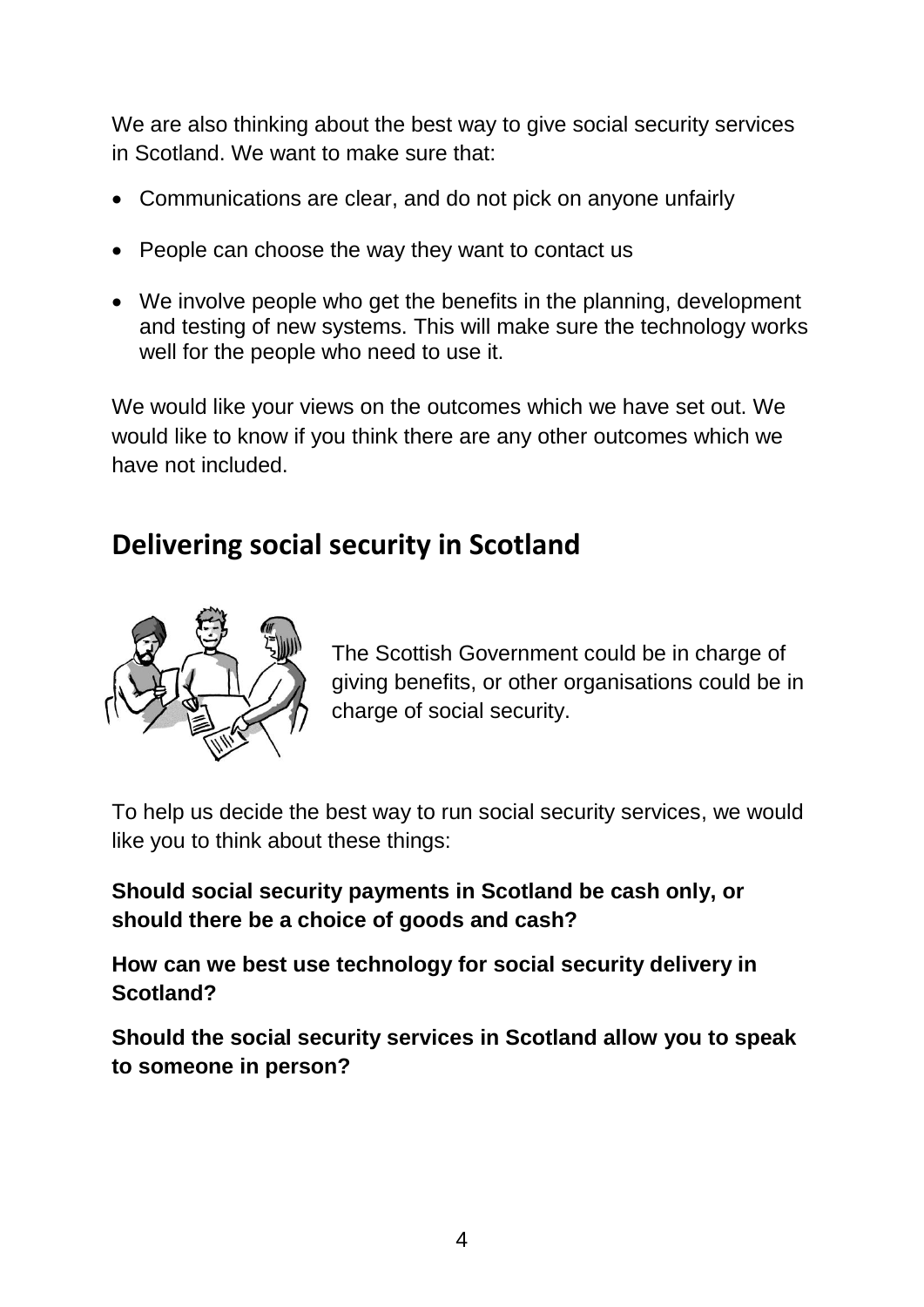#### **Independent advice**



The UK Government has decided that the Scottish Parliament will now be able to make its own plans for social security in Scotland.

We would like to know if you think there should be an independent organisation in Scotland that looks at how the social security system is run. It could also advise on how it could work better.

Would you like a service set up to inspect social security?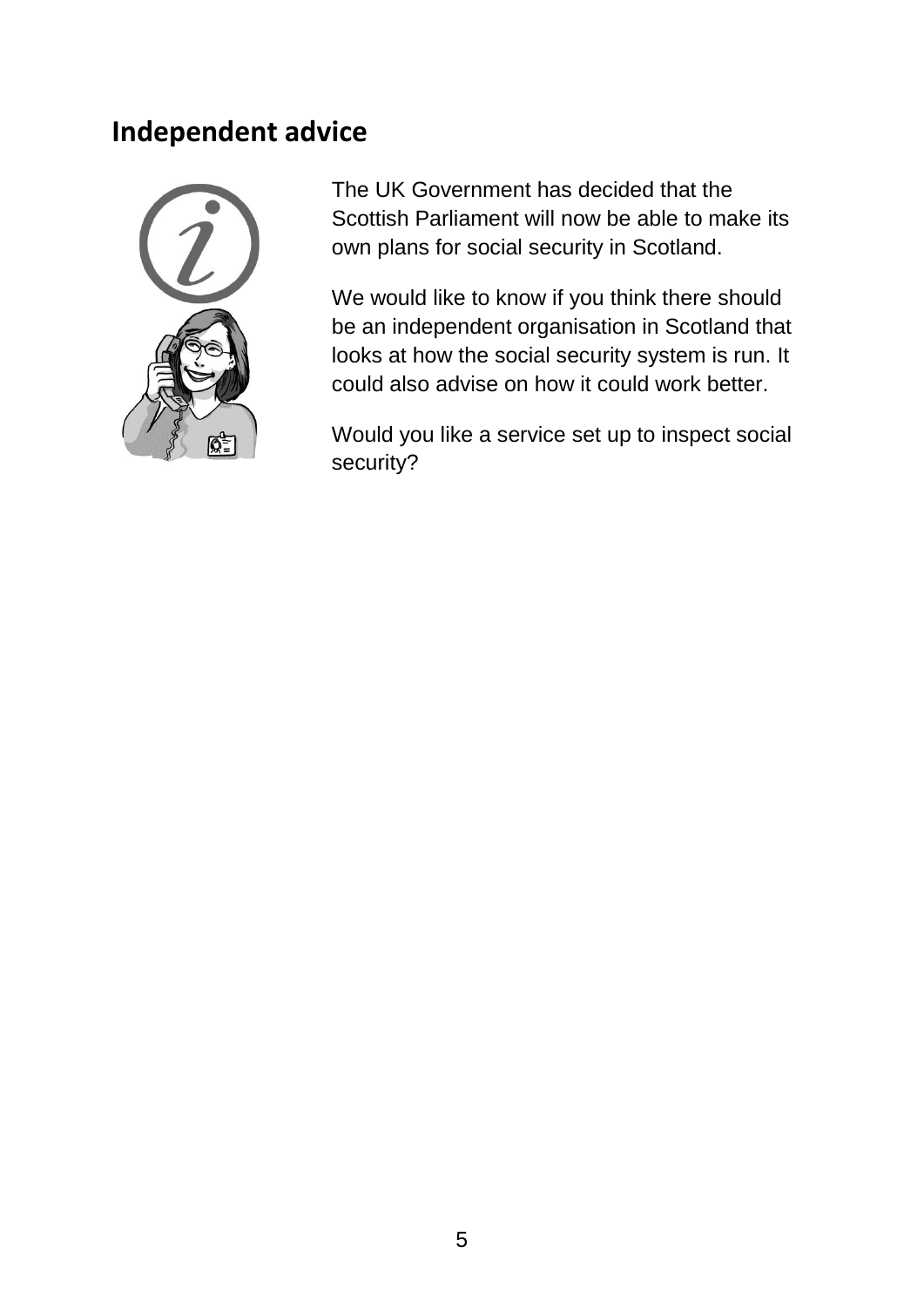## **Questions**

**We have told you our ideas on:**

- **Making our aims part of the law**
- **Delivering social security**
- **Independent advice**



**You may want to tell us what you think on all of these or just some of them. Please tell us what you are giving answers on when you answer the two key questions below:**

**What do you think about these ideas?**

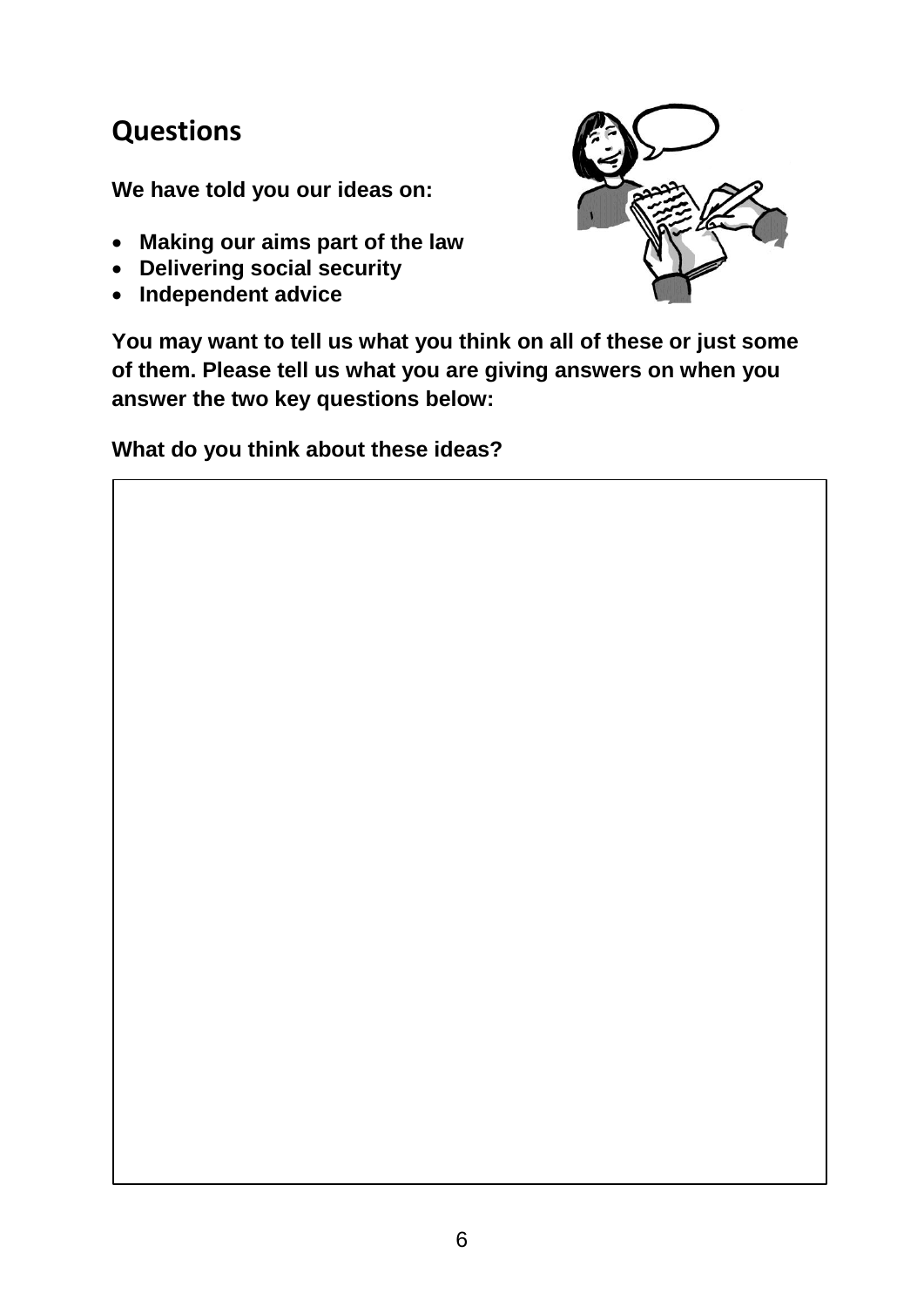#### **Is there anything else you would like to say about this section?**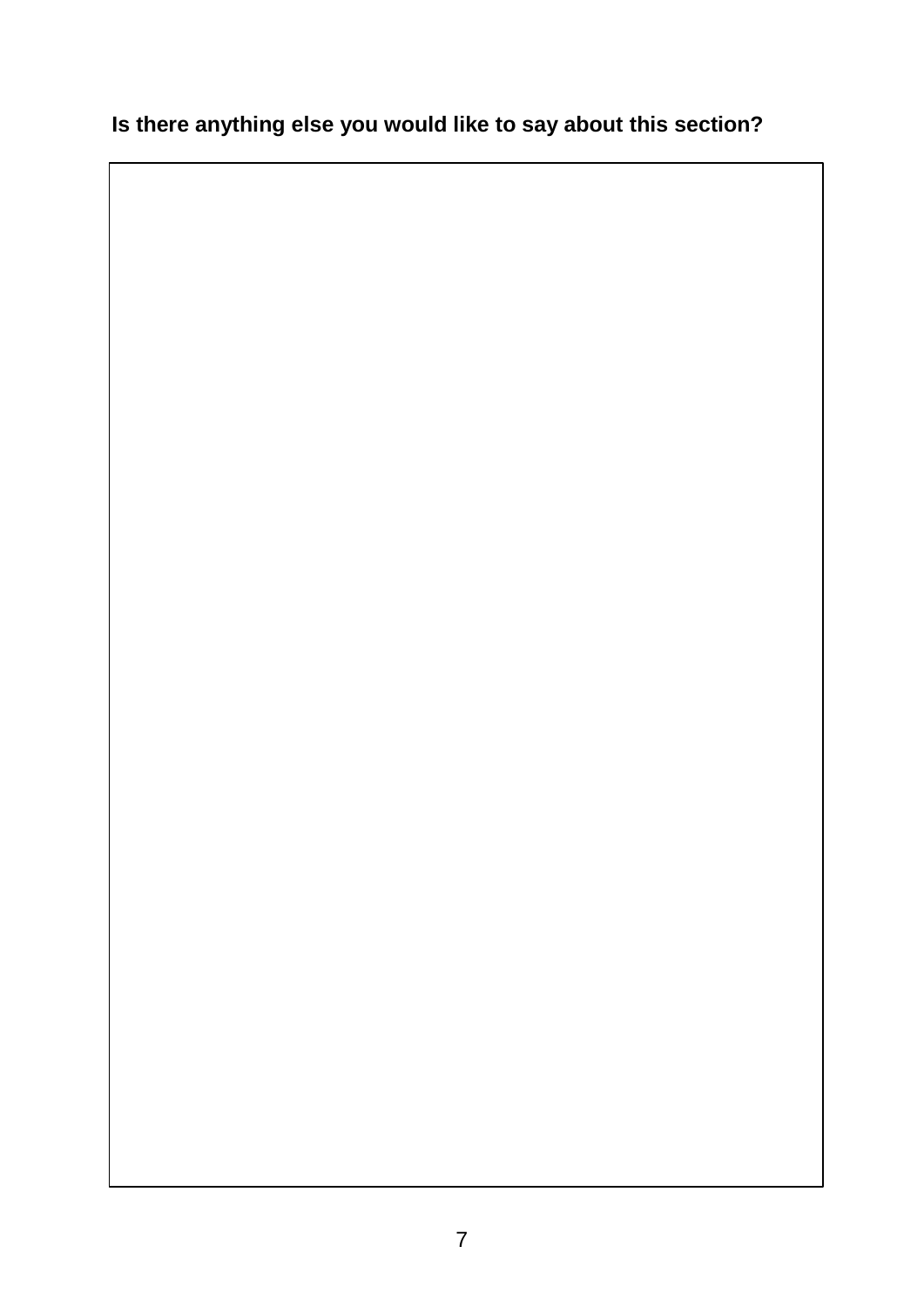# **Part 2: Benefits the Scottish Government will provide**



The Scottish Government will now be in charge of some benefits. These are called 'devolved benefits'.

They are:

- **Ill Health and Disability Benefits** which means Disability Living Allowance (DLA), Personal Independence Payments (PIP), Attendance Allowance (AA), Severe Disablement Allowance (SDA) and Industrial Injuries Disablement benefit (IIDB)
- **Carer's Allowance**
- **Sure Start Maternity Grants** (which we want to replace with a new benefit called Best Start Grant)
- **Funeral Payments**
- **Winter Fuel and Cold Weather Payments**
- **Discretionary Housing Payments**
- Some parts of **Universal Credit**

The Scottish Government also wants to start a new **Job Grant** for young people, who have been unemployed for more than 6 months, and who are looking for work.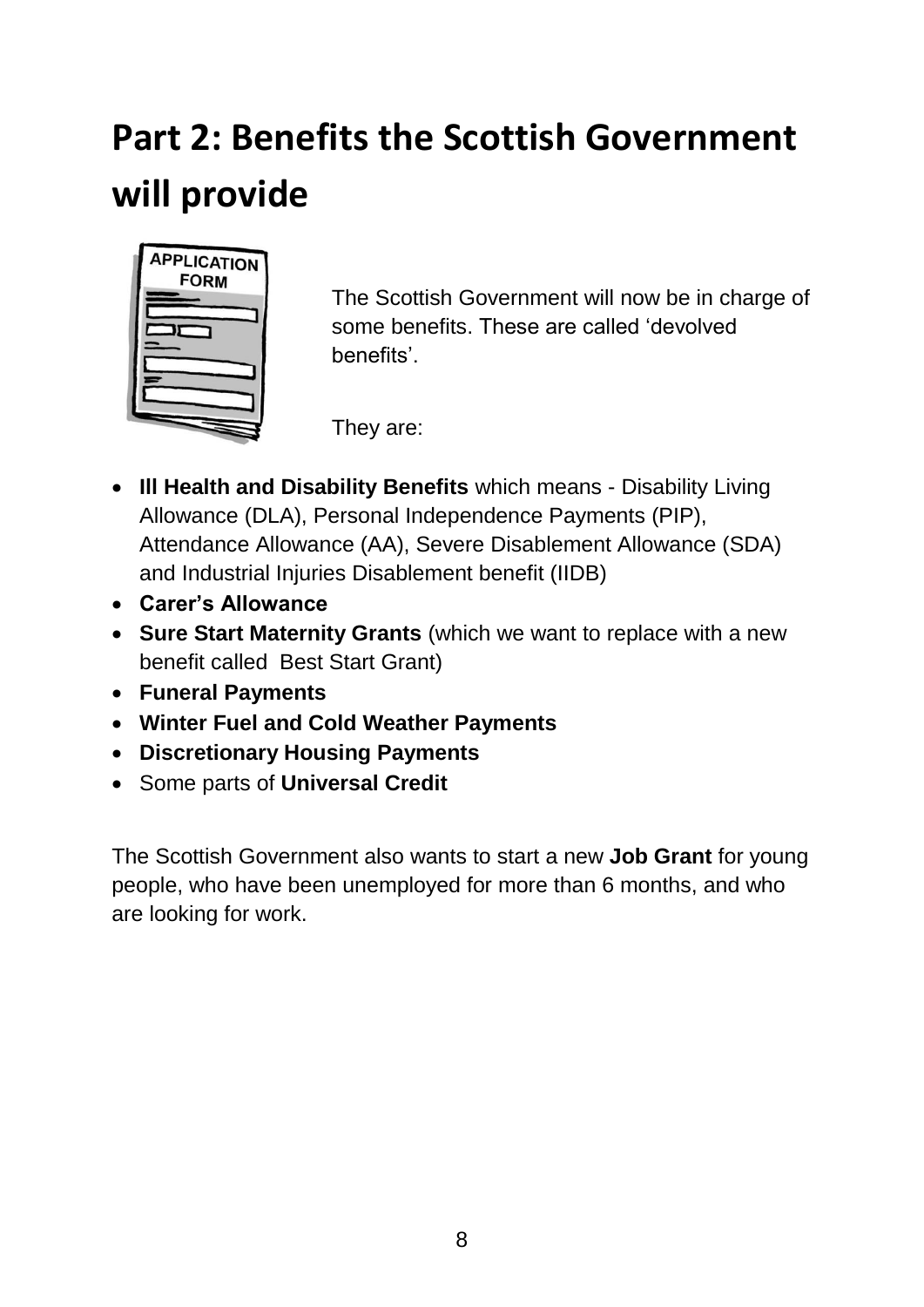## **Ill Health and Disability Benefits**



We want your views on UK disability benefits and how they work. We would like to ask you some questions that will help the Scottish Government take charge of these benefits and make any changes that are needed.

Over 500,000 people in Scotland get Disability Living Allowance, Attendance Allowance and Personal Independence Payment. We want to hear your views, ideas and experiences so the new system treats everyone the same.

Our first aim is to change to the new system smoothly. We want to make sure everyone knows what's happening and keeps getting their benefits.

We are also looking at ways in which we can help lower costs for disabled people and carers.

In the longer term we want to make sure that disability benefits and other services work together. We are also thinking about a 'whole-of-life' disability benefit that meets people's needs at different stages of their life.

#### **Carer's Allowance**



Caring can be rewarding and positive for both carers and those being cared for. But caring can also lead to poor mental and physical health. It can stop people doing things like working or going to college or university.

The Scottish Government wants to raise Carer's

Allowance so that it is paid at the same level as Jobseeker's Allowance. Carers who qualify will each get around £600 more a year. We will also think about starting a Young Carers Allowance to give extra support for young people who are carers.

We want to allow people who care for others to be able to do other things in their life, like working or going to college or university.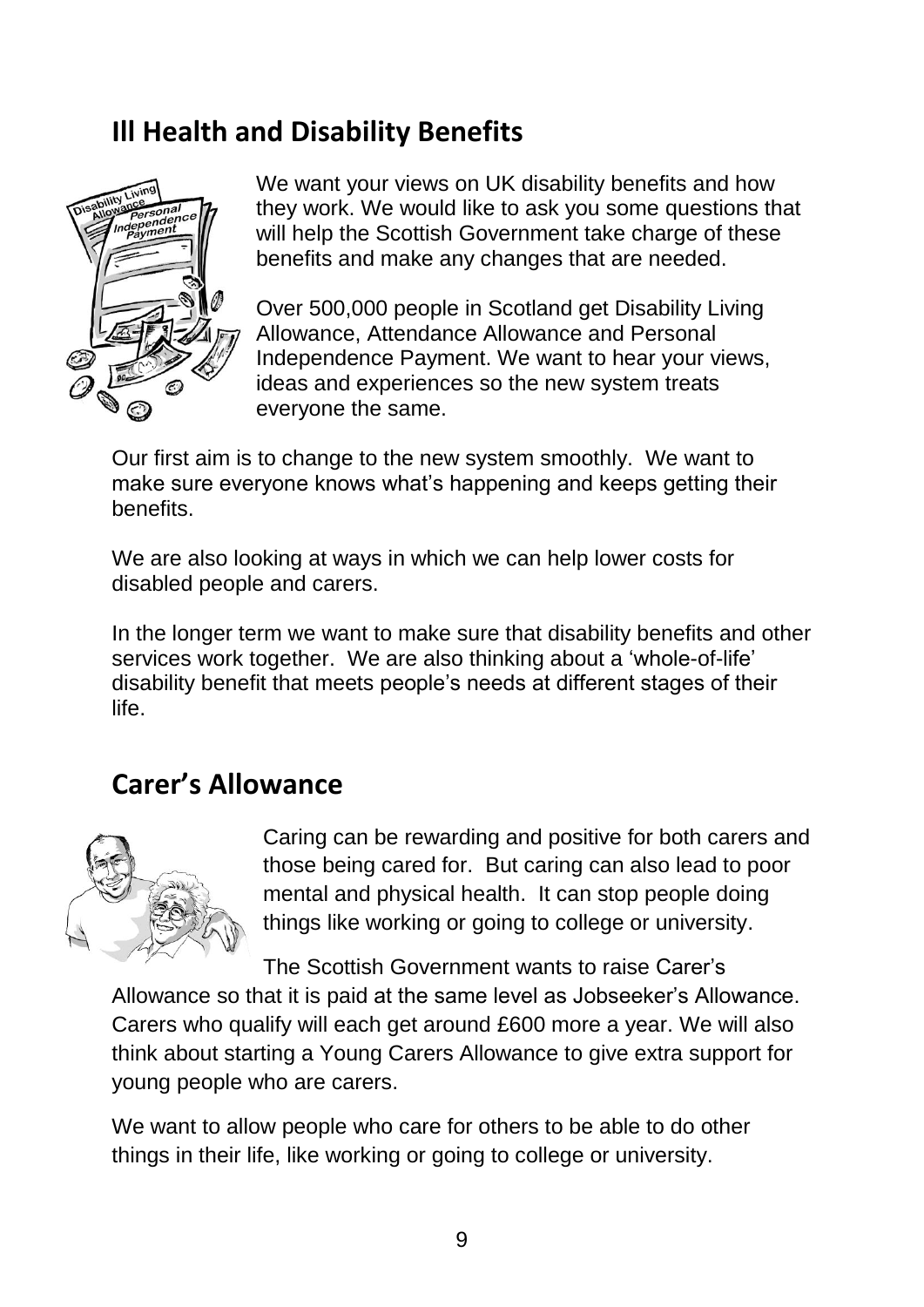#### **Best Start Grant**



The Scottish Government wants to bring in a new 'Best Start Grant'. This would replace the Sure Start Maternity Grant. This grant makes a payment to some families on benefits when they have their first baby. We want to increase the amount we pay. We want to give a payment for all babies. We want to make a payment when children start nursery and school.

The support provided through the new Best Start Grant will help to treat everyone equally. We want a benefit that is easy to apply for and that gives good support to families in the early years.

### **Funeral Payments**

The current DWP funeral payment is a grant for some people on low income benefits who have to pay for a funeral.

The funeral payment is one of the ways that helps some people who cannot pay for funerals. We want to give more people the funeral payment so they don't need to borrow money to pay for funerals. We also want people to know how much the benefit will pay them so they can plan for a funeral.

We are looking for ideas about the best ways to do this.



### **Winter Fuel Payments**

This is a yearly payment made to all pensioners to help towards their winter heating costs.

## **Cold Weather Payments**

This is given to help those on low incomes pay extra heating costs during cold weather.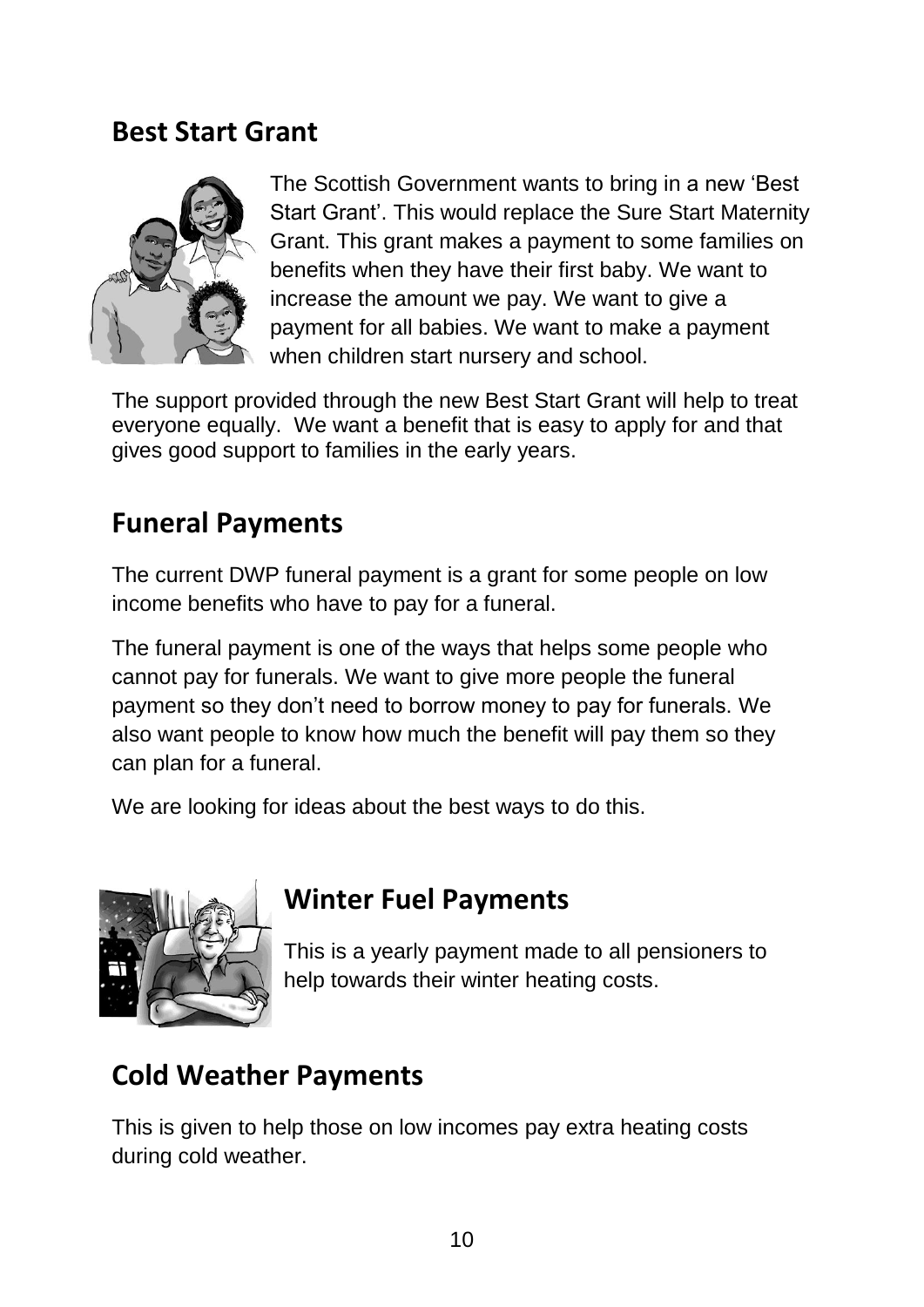## **Discretionary Housing Payments**



Discretionary Housing Payments are made by councils. They are for people who need extra help to pay their housing costs.

This has been given to people whose housing benefit or Universal Credit has been reduced because of welfare changes like the 'bedroom tax.

We suggest that Discretionary Housing Payments should not change.

## **Universal Credit**

The law gives choices for the way Universal Credit is worked out and paid. The choices are being introduced to make it easier for people to manage their Universal Credit payments. These are:

- Having the choice to be paid Universal Credit twice a month instead of once a month.
- Having the choice to have your rent part be paid directly to council or housing association landlords.

These changes are meant to give people more choice and control over their Universal Credit payments.

We would also like to look at the idea of paying rent to Private Landlords directly.

### **Job Grant**

The Scottish Government wants to set up a new Job Grant to help young people aged 16-24, who are going back to work after being unemployed for 6 months. This would be a single payment of £100, or £250 for those who have children. We also plan to give them free bus travel for three months.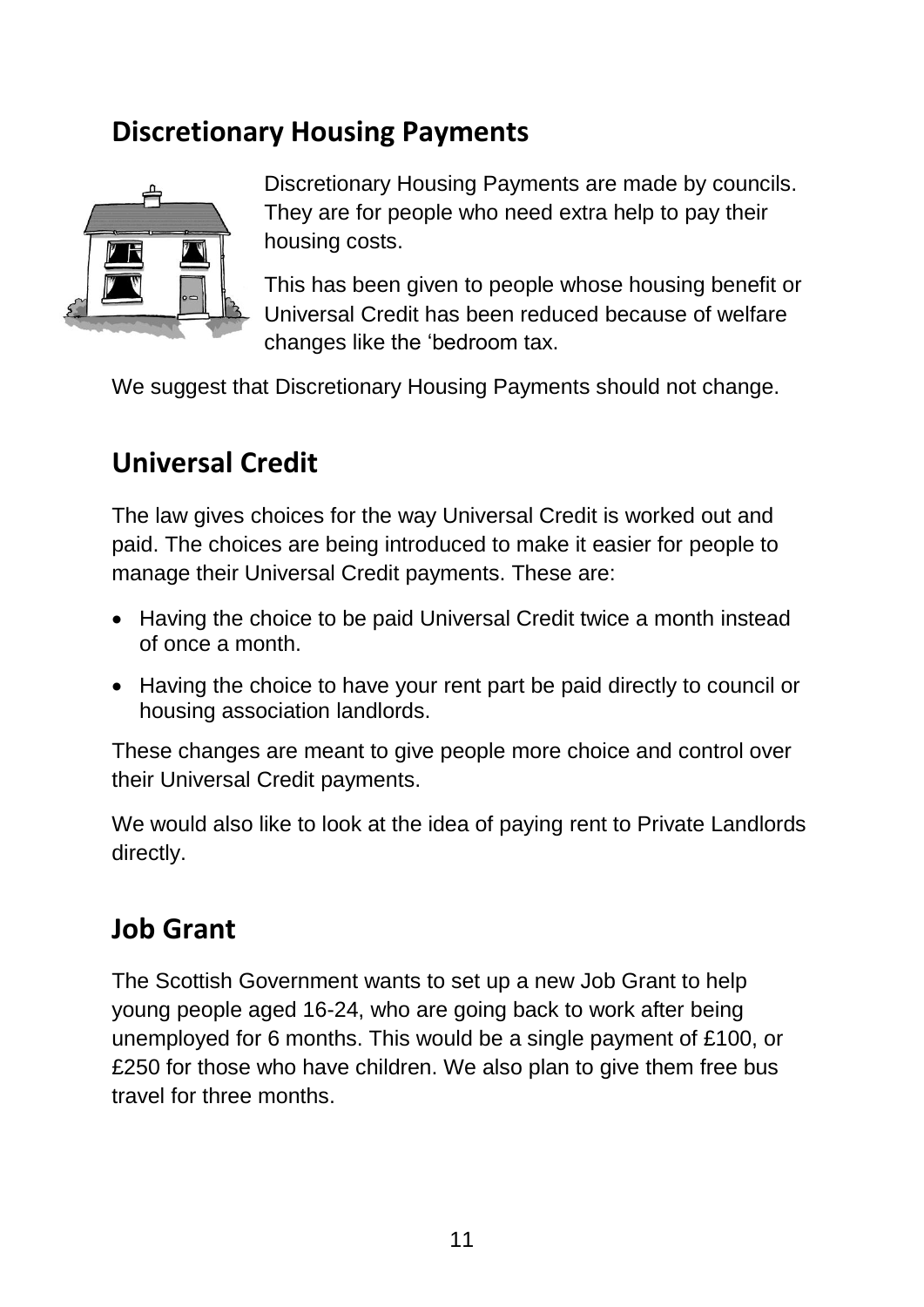## **Questions**

#### **We have told you our ideas on:**

- III Health and Disability Benefits
- Carer's Allowance
- Best Start Grant
- Funeral Payments
- Winter Fuel and Cold Weather Payments
- Discretionary Housing Payments
- Universal Credit
- Job Grant

#### **You may want to give us your answers on all of these or just some of them.**

#### **What do you think about the ideas?**

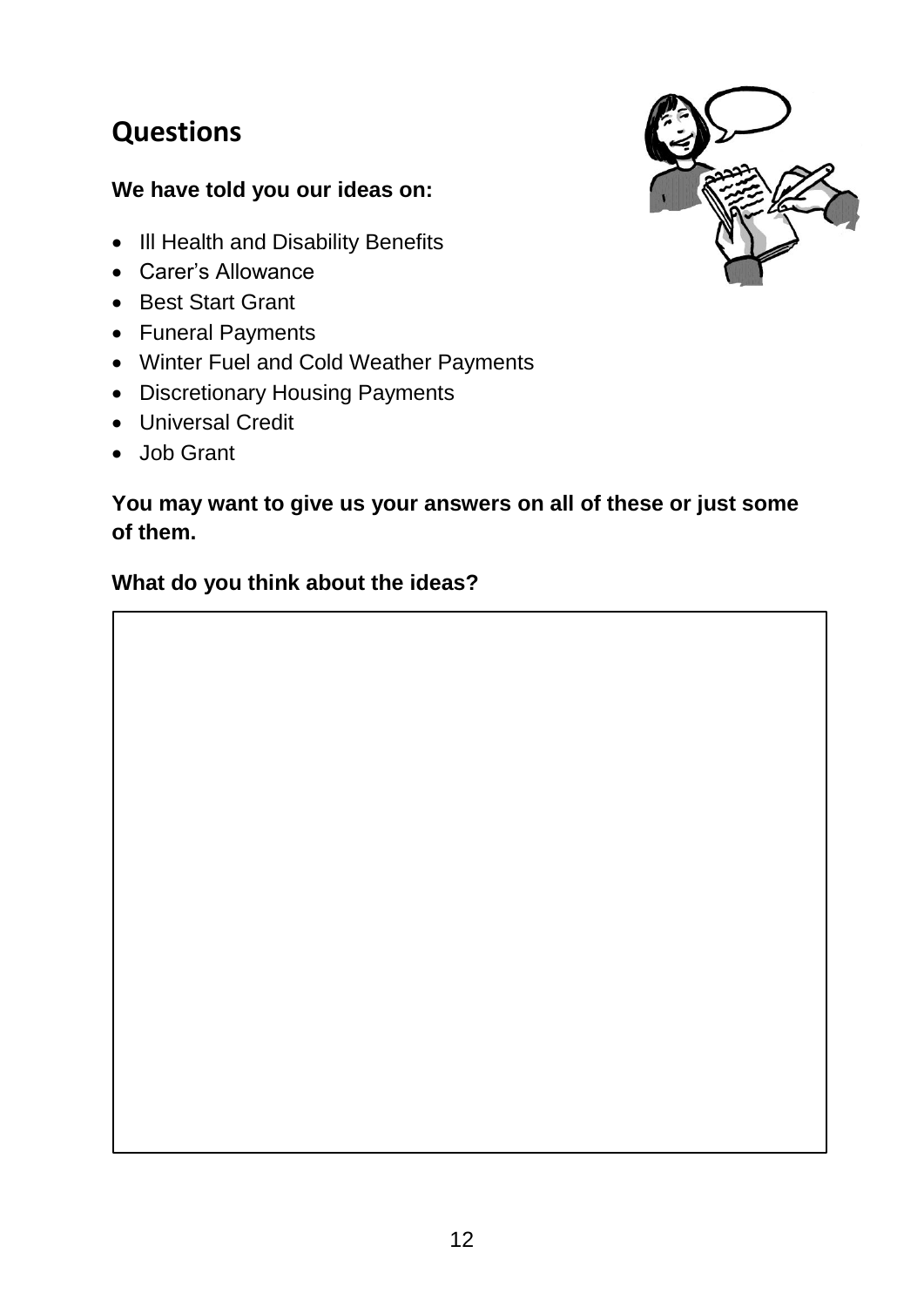#### **Is there anything else you would like to say about this section?**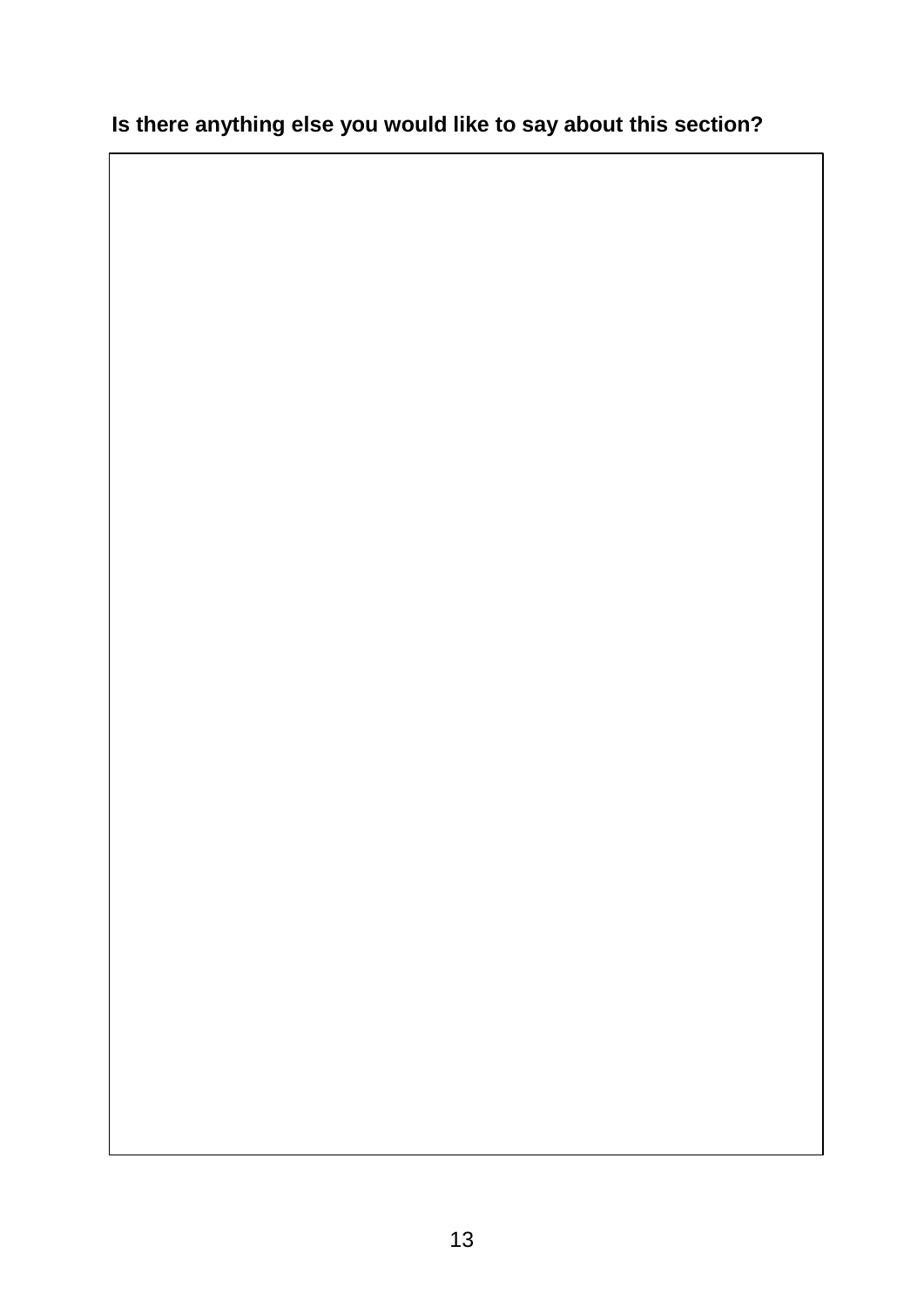## **Part 3: Making it work**



## **Advice**

The right advice can have a huge effect on services. It can point people in need to the right support at the right times, help them through making claims and appeals and mean that more people get the benefits they deserve.

The Scottish Government wants to make sure that people can get the service they need.

The Scottish Government intends to work closely with advice organisations to find out find out what work they do. We will find out how much work they can take on. This will help us to:

- Understand the main things affecting advice services now and in the future
- Find out how organisations and people will manage the changes to the social security in Scotland
- Find out if we can make the most of the changes to improve advice services

We want to use this consultation to ask for peoples' views on the advice that is currently given. We would like you to think about how advice organisations should help in the development of a new Scottish social security system. Could changes be used to improve the advice that is given?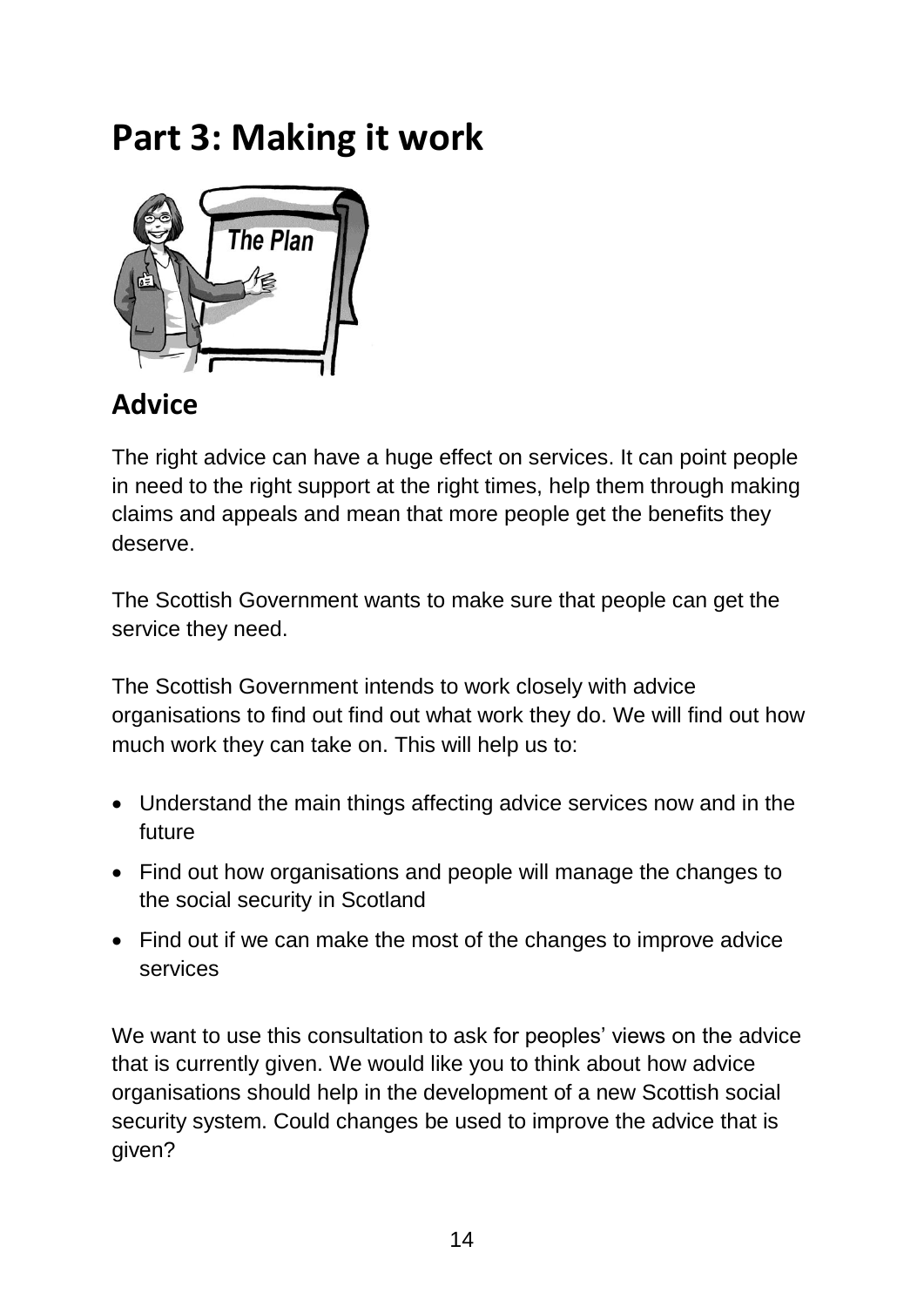## **Complaints, reviews and appeals**



We want to give the best services and information to everyone who uses Scotland's social security system. But sometimes people are not happy with the service they got. This is why we need a good system in place to deal with complaints.

We would like your views on the best way to handle people's comments, concerns and complaints. We believe that internal checks would help us to make better decisions.

We would like your ideas on how a Scottish internal checking process should work.

It is important that people are able to challenge decisions they do not agree with. There must be a good appeals process that anyone can use. We will make an appeals process for these benefits which is fair and easy to use. There will be a set timescale for decisions.

We think that appeals should be decided by a tribunal hearing. We would like you tell us what you think about this.

### **Where you live and benefits issues**



When Scotland starts delivering these benefits there is a possibility that some issues about where a person lives may come up. There will be borders between the different social security systems in Scotland and England.

The Scottish Government will need to set out who can get the benefits it will offer depending on where someone normally lives.

The Scottish Government expects that a test will be based on where a person is living. This will be looked at when deciding if a person can get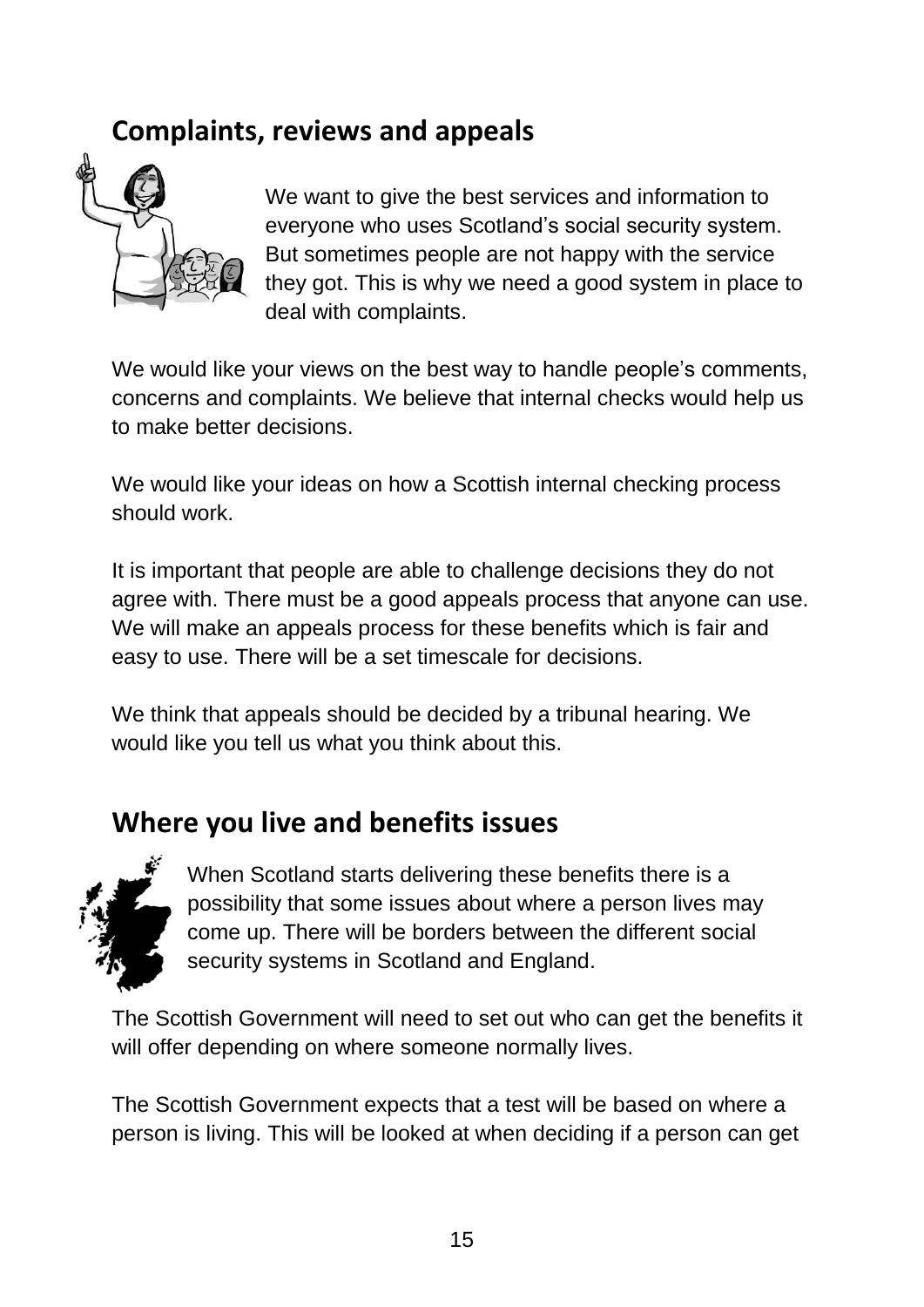a benefit they have applied for. We would like you to tell us what you think about this.

### **Managing overpayments and debt**

Mistakes which cause overpayments mean that there is less public money to spend on those who need it. To stop this, we need to spot mistakes and put them right.

At the moment, a claimant is asked to pay back an overpayment even if it is not their fault. We want to know if you think this is the best way to deal with overpayments.

## **Fraud**

The Scottish Government will make sure the money it spends on social security is spent properly. We will not accept any fraud. People who have committed fraud should be punished.

We suggest the Scottish Government should investigate fraud the same way as DWP. We would like your views on how the DWP investigate fraud and any ways you think it could be done better.

## **Protecting your information**

The Scottish Government believes that every person has the right to privacy and that personal information should be protected.

We will keep all information safe and private.

We will protect the privacy of people by only taking the information we need for benefits applications.

We will only share information that would help services run better.

We would like your views on whether you agree with sharing information to help services run better. We would only do this when the person has said we can.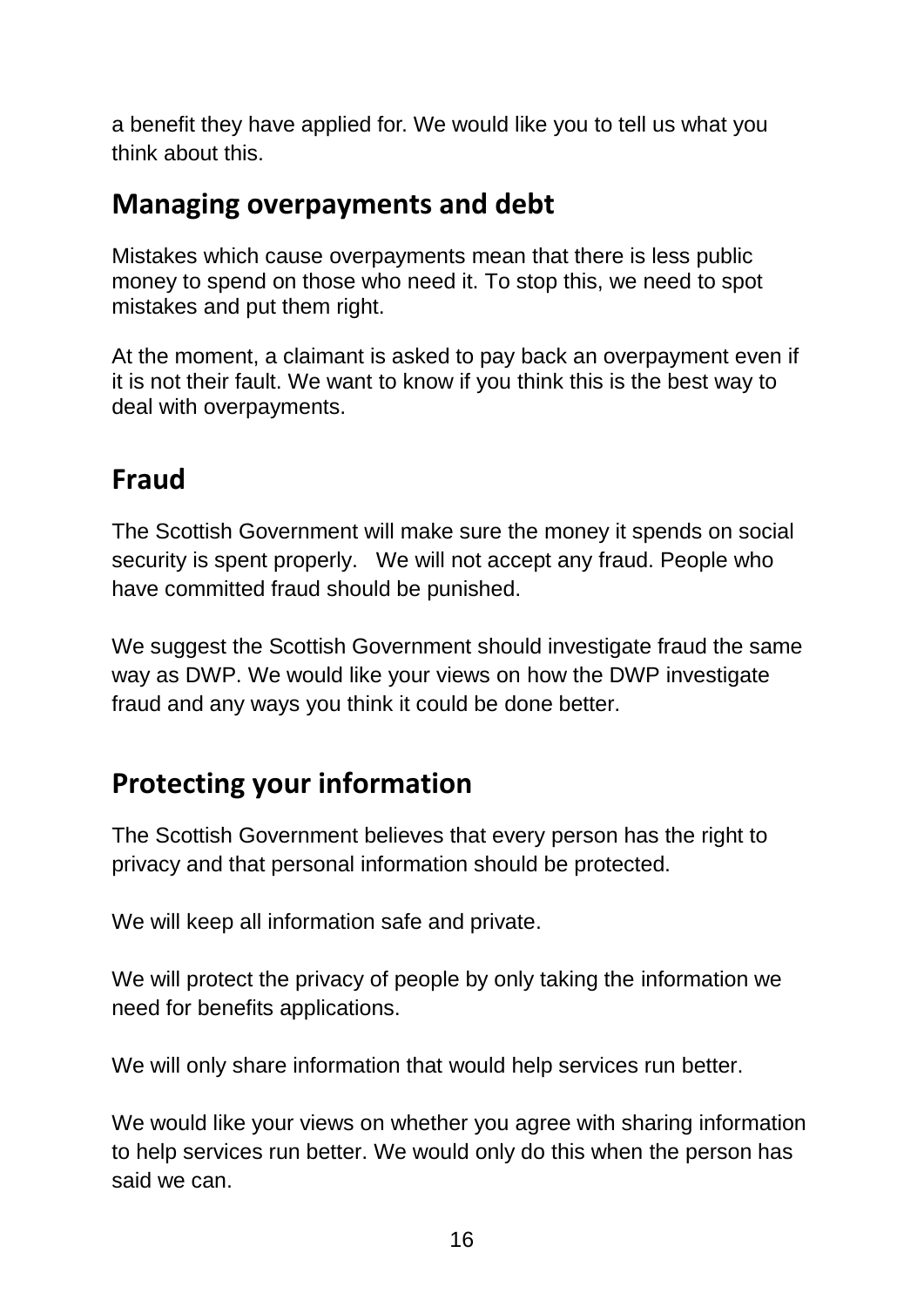## **Raising benefits yearly**

We will raise disability benefits to keep them in line with the rise in general prices.

We would like your views on whether there should be a rise in these benefits. How could we make the system simpler and easier to understand.

## **Treating everyone equally**



The Scottish Government has to think about how it can make sure that everyone is treated equally.

People shouldn't be treated any differently because of their age, disability, gender reassignment, gender including pregnancy and maternity, race, religion and belief, and sexual orientation.

This helps us make sure we are doing our best to meet people's different needs as well as possible.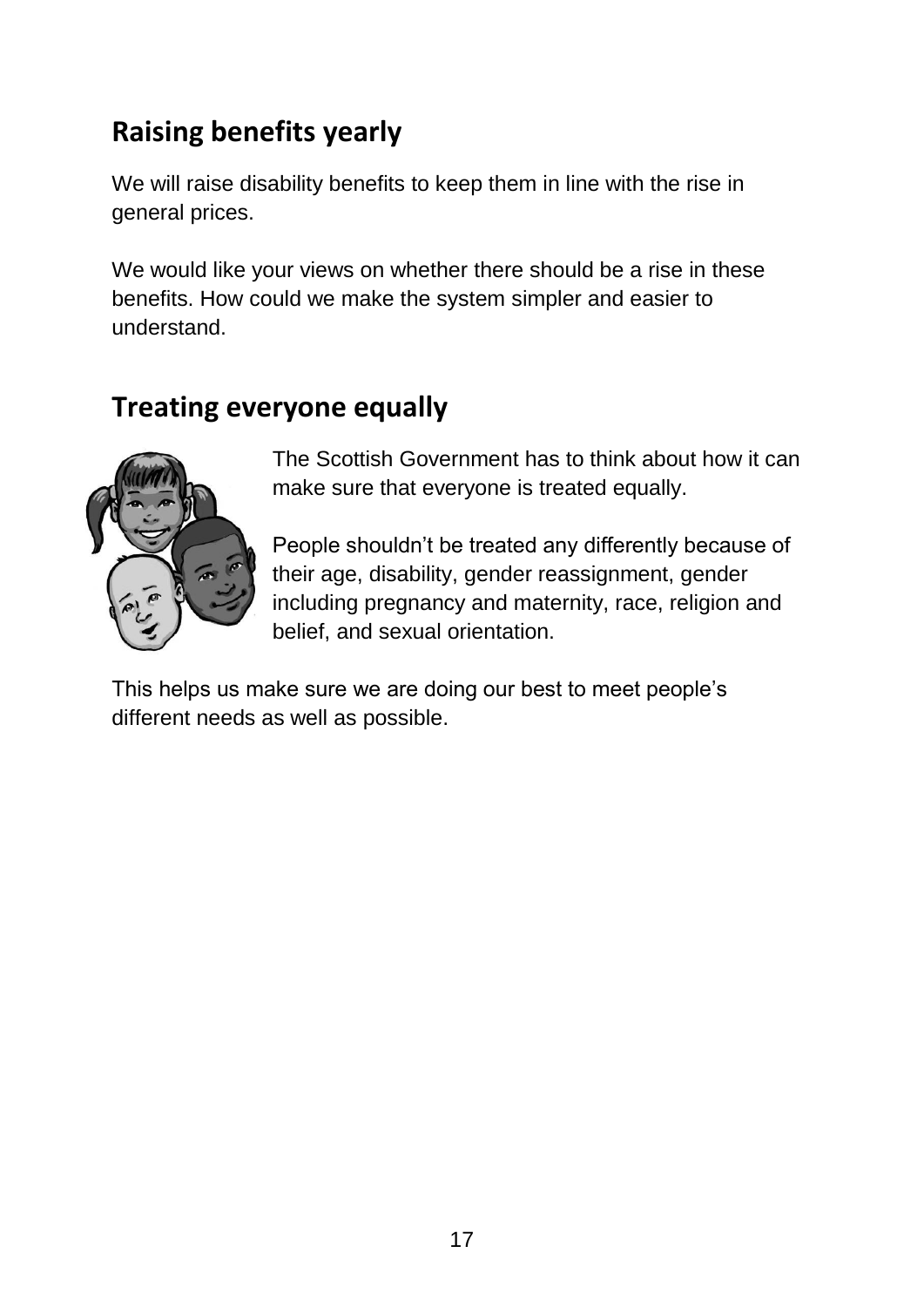## **Questions**

#### **We have told you our ideas on:**

- Advice, representation and advocacy
- Complaints, reviews and appeals
- Where you live and benefit issues
- Managing overpayments
- Fraud
- Protecting your information
- Raising benefits yearly



**You may want to give us answers on all of these or just some of them. Please tell us what you are giving answers on when you answer the two key questions below:**

#### **What do you think about the ideas in this section?**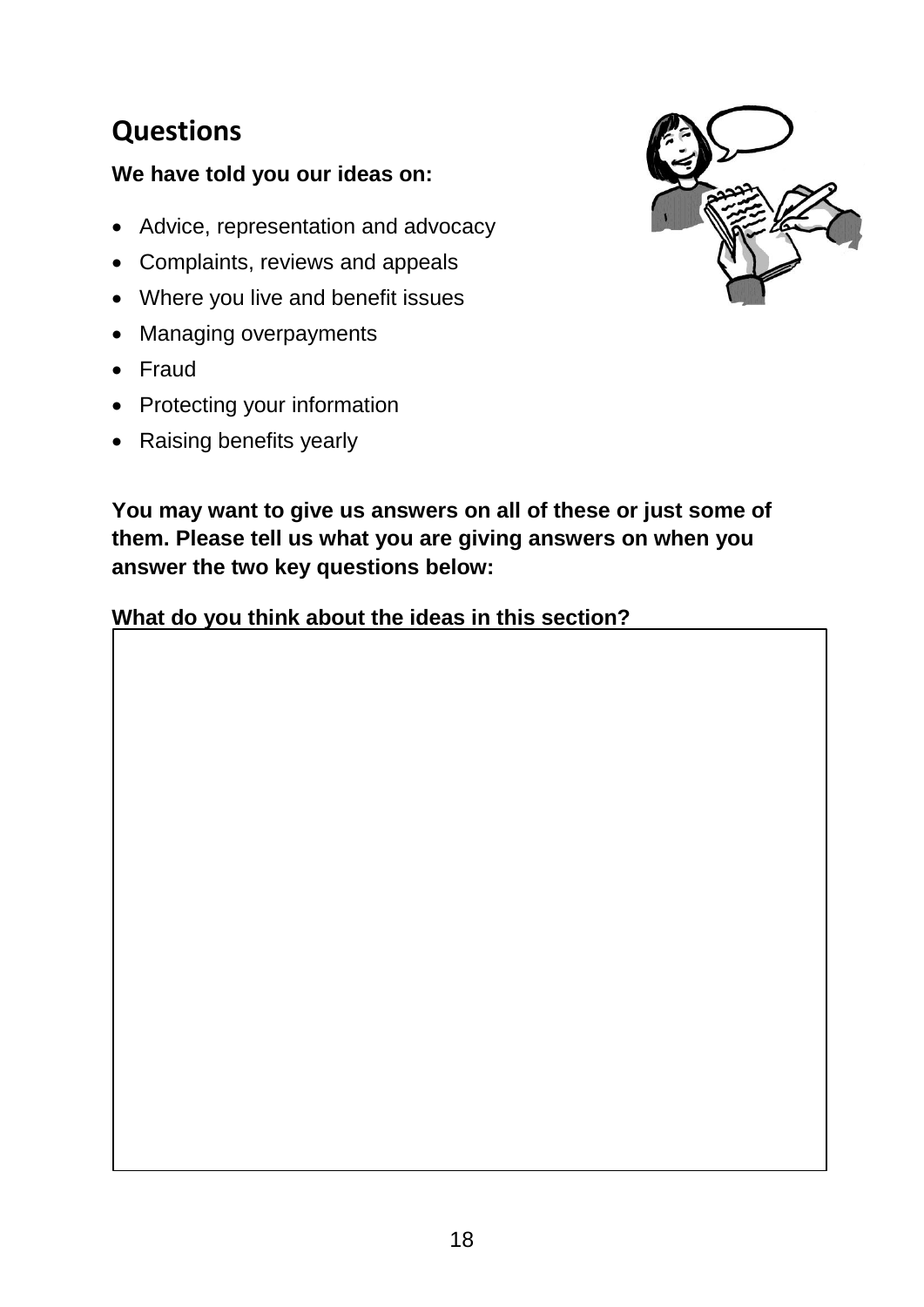#### **Is there anything else you would like to say about this section?**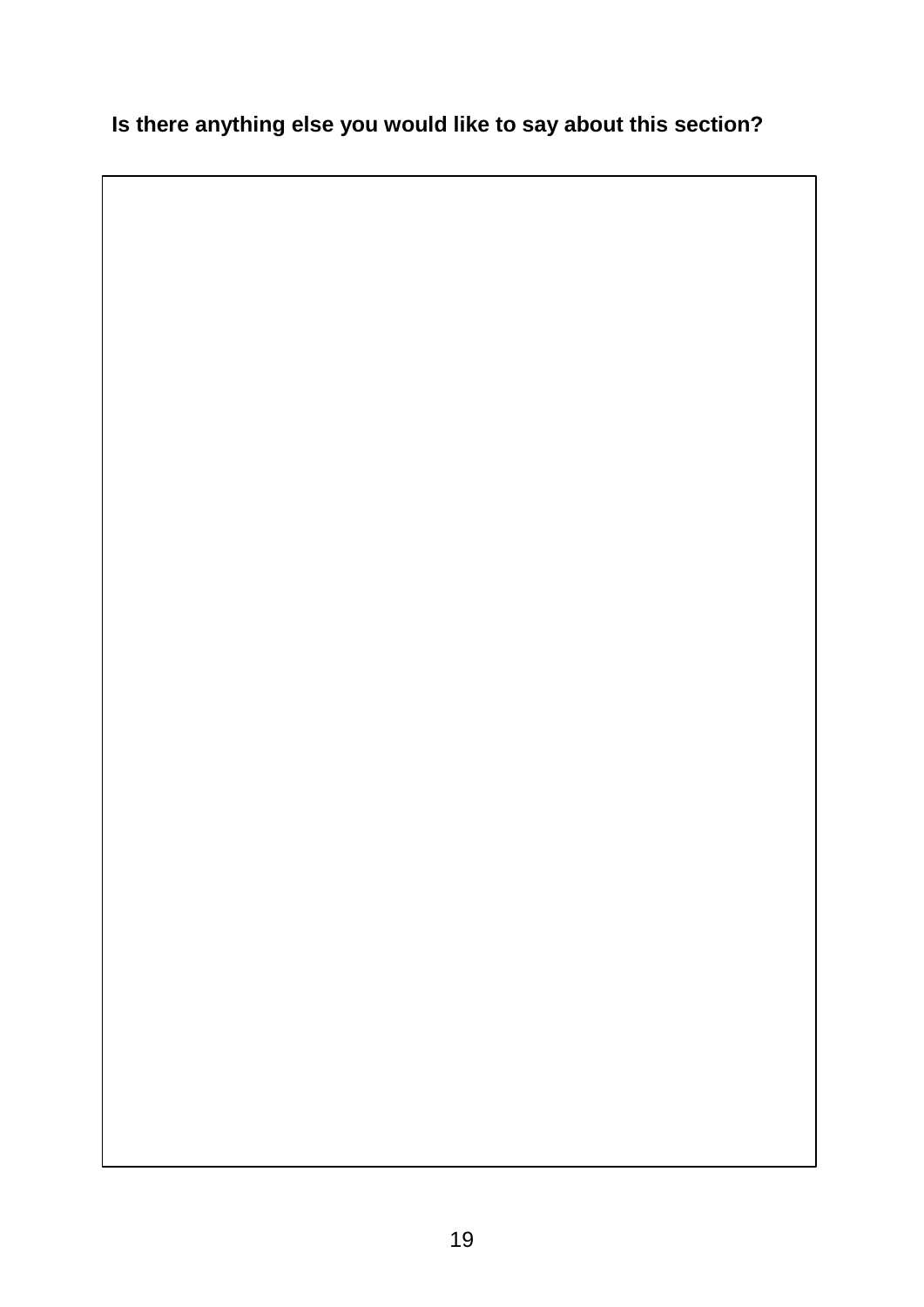

**Respondent Information Form**

#### **CONSULTATION ON SOCIAL SECURITY IN SCOTLAND**

**Please Note** this form **must** be returned with your response.

Are you responding as an individual or an organization?

| Individual |  |
|------------|--|
|------------|--|

**Organisation**  $\Box$ 

Full name or organisation's name

Department & Division

Phone number

**Address** 

Postcode

Email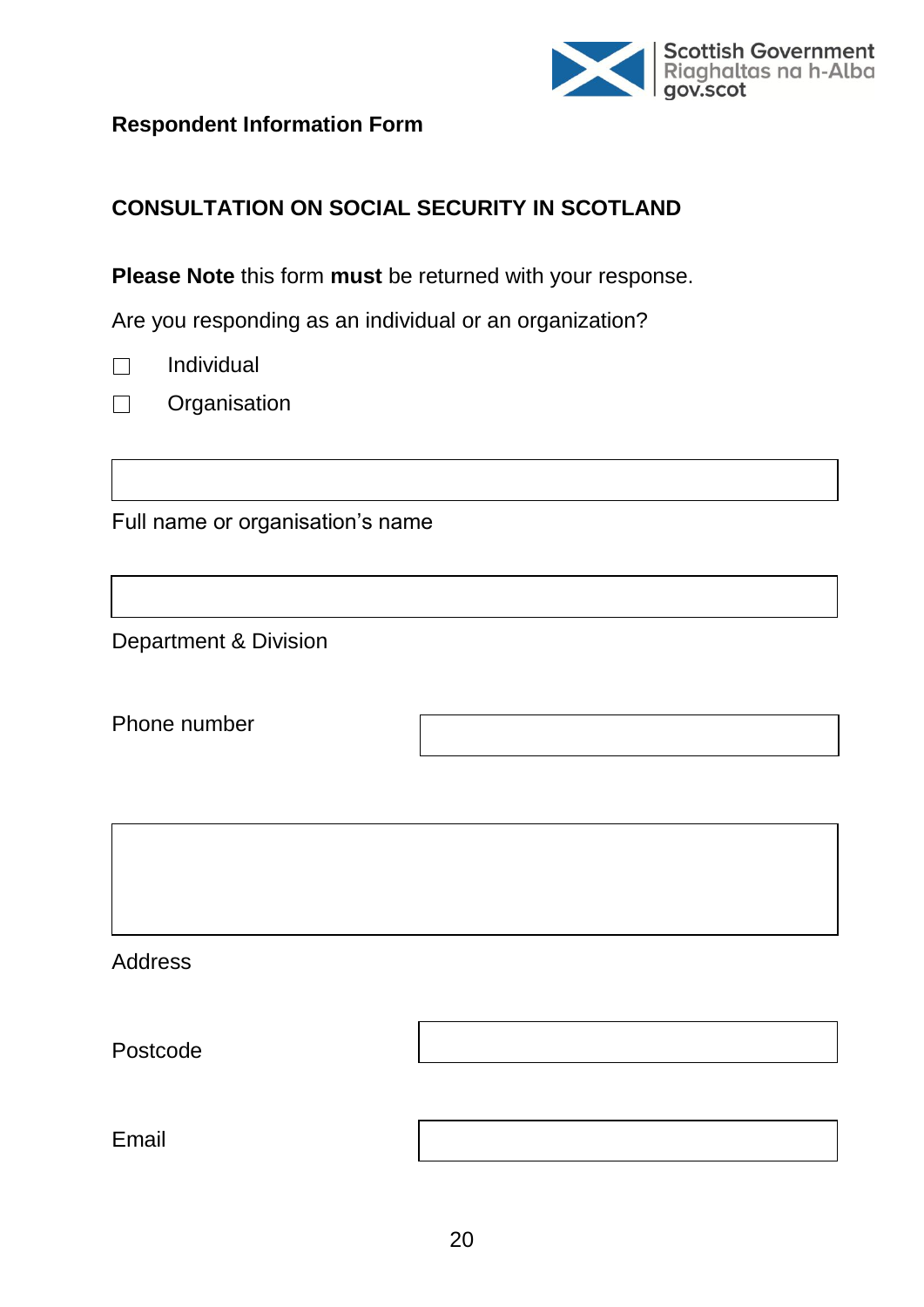The Scottish Government would like your permission to publish your consultation response. Please indicate your publishing preference:

- Publish response with name  $\Box$
- $\Box$ Publish response only (anonymous)
- $\Box$ Do not publish response

We will share your response internally with other Scottish Government policy teams who may be addressing the issues you discuss. They may wish to contact you again in the future, but we require your permission to do so. Are you content for Scottish Government to contact you again in relation to this consultation exercise?

No  $\Box$ 

We would like your written answers by **Friday 28 October 2016**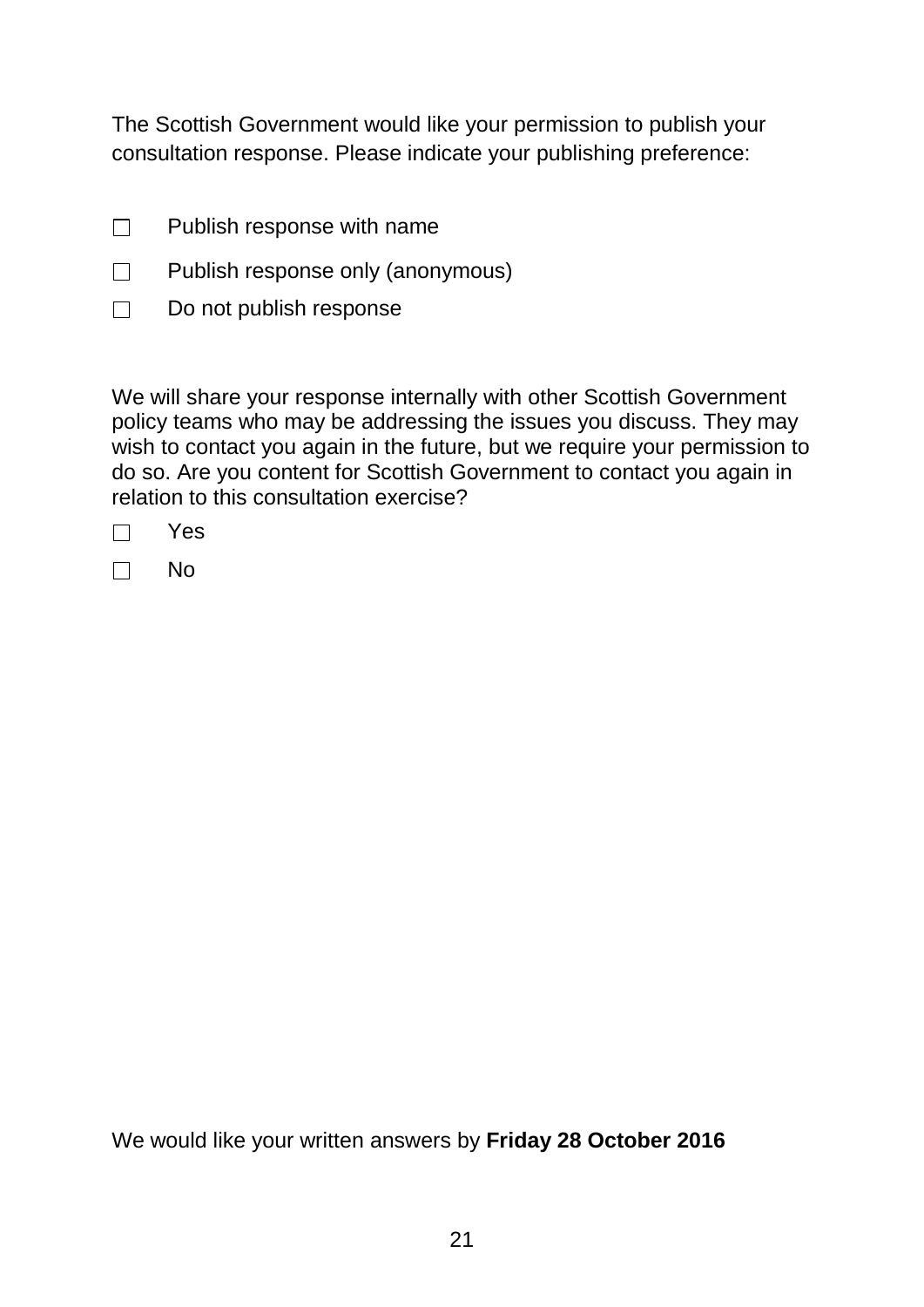Please send your answers to the questionnaire with the completed Respondent Information Form, which you will find at the back of this document to:

#### **socialsecurityconsultation@gov.scot**

or

**Social Security Consultation 5th Floor 5 Atlantic Quay 150 Broomielaw Glasgow G2 8LU**

We need to know if you are happy for us to print your answers. Please complete and return the Respondent Information Form. If you don't want your response published we will keep it private.

By law we have to consider sharing this information if we are asked to.

#### **What next?**

Following the closing date, all responses will be analysed and considered along with any other available evidence to help us.

Responses will be published where we have been given permission to do so.